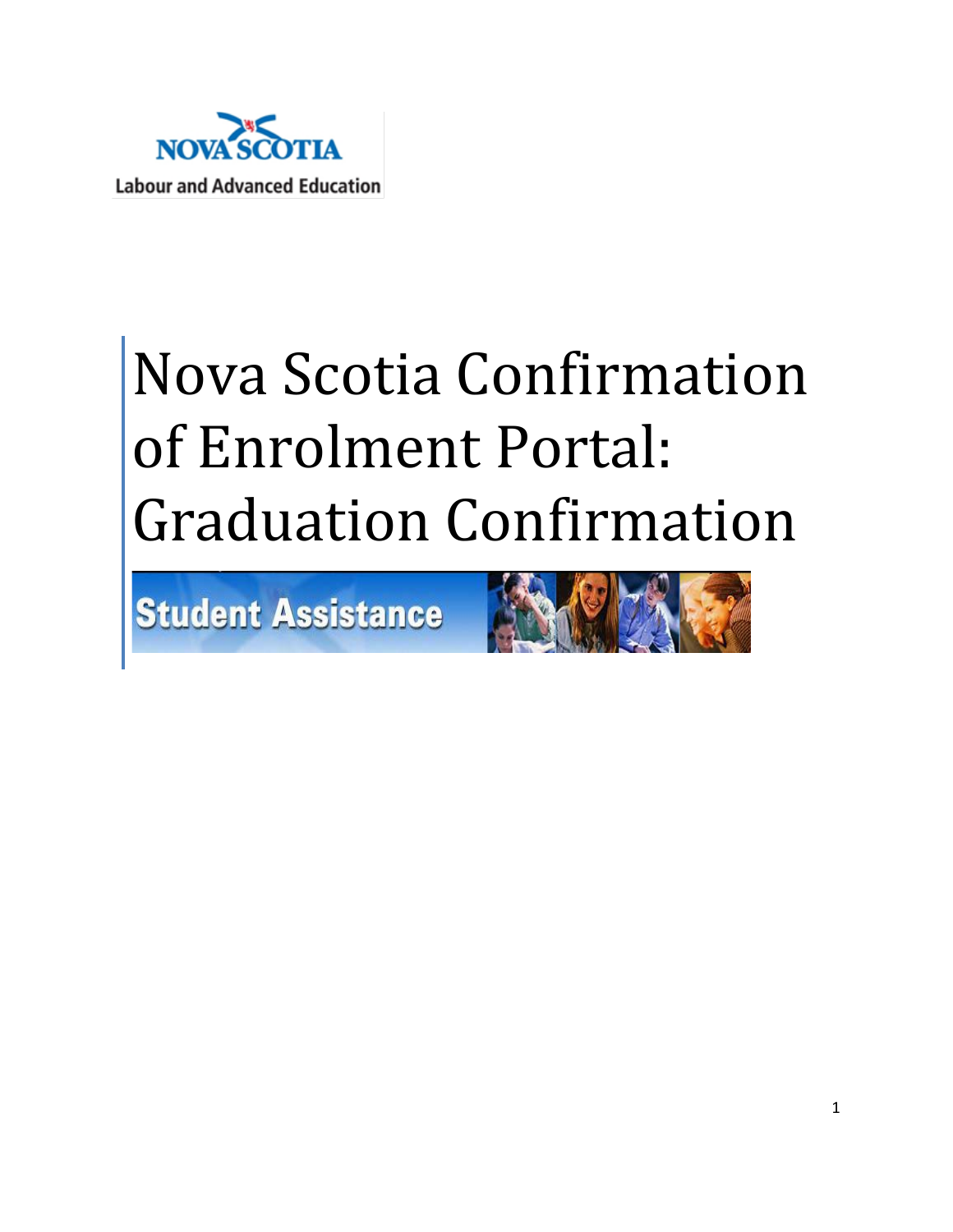# **GRADUATION CONFIRMATION**

# **Why is graduation data important?**

Nova Scotia students who received student assistance funding, and have graduated, may be eligible for the Nova Scotia Debt Cap program (this could mean up to \$15,000 in loan forgiveness)!

As well, Graduation data is used for research purposes and enhancements to programs and services which benefit students participating in the Nova Scotia Student Assistance Program.

| <b>NOVA SCOTIA</b> CANADA                                |                                     |                        |                       |                                                                                            |                         |                                                              |                         |
|----------------------------------------------------------|-------------------------------------|------------------------|-----------------------|--------------------------------------------------------------------------------------------|-------------------------|--------------------------------------------------------------|-------------------------|
| Student Assistance > Confirmation of Enrollment > Logout |                                     |                        |                       |                                                                                            |                         | Labour and Advanced Education                                |                         |
|                                                          |                                     |                        |                       |                                                                                            |                         |                                                              |                         |
| <b>COLLEGE</b>                                           |                                     |                        |                       |                                                                                            |                         |                                                              |                         |
| Welcome Doris Day                                        |                                     |                        |                       |                                                                                            |                         |                                                              | Last Login: Mar/19/2014 |
| Pick Group:                                              | <b>ABCD - College</b>               |                        | $\blacktriangledown$  | Non-COF List Filter                                                                        |                         |                                                              |                         |
| Last Name:                                               |                                     |                        |                       | To search for a specific student enter the student's Last name or enter a Social Insurance | Number.                 |                                                              |                         |
| SIN:                                                     |                                     |                        |                       |                                                                                            |                         | To see a list of all eligible students, clear the textboxes. |                         |
| Search                                                   |                                     |                        |                       |                                                                                            |                         |                                                              |                         |
| <b>Home</b>                                              | <b>New Requests</b>                 | <b>Not Confirmed</b>   | <b>Complete</b>       | Cancel                                                                                     |                         | <b>Admin</b>                                                 | <b>Other Tasks</b>      |
| Graduation<br><b>Confirmation</b>                        | <b>Withdrawal/ Status</b><br>Change | <b>Reports</b>         | <b>Tuition Update</b> |                                                                                            |                         |                                                              |                         |
| <b>SIN</b>                                               | Name $\blacktriangledown$           | <b>DOB</b><br>mm/dd/yy | <b>Student ID</b>     | <b>Field of Study</b>                                                                      | <b>PSED</b><br>mm/dd/yy | <b>Grad Date</b><br>Confirmed<br>mm/dd/yy                    |                         |
| 123-456-789                                              | Astair, Fred                        | 05/26/06               |                       | Associate in Arts Degree                                                                   | 04/30/12                |                                                              |                         |
| 252-252-252                                              | Rogers, Ginger                      | 07/12/87               |                       | Carpentry                                                                                  | 03/30/12                |                                                              |                         |
|                                                          | <b>Student Name:</b>                |                        |                       |                                                                                            |                         |                                                              |                         |
|                                                          | Program:                            |                        |                       | Study End Date:                                                                            |                         |                                                              |                         |
|                                                          | Student ID:                         |                        | Confirmed:            | ON/A OYes ONo<br><b>Graduation Date:</b>                                                   |                         | <b>Ta</b>                                                    |                         |
|                                                          | Comment/Reason:                     |                        |                       |                                                                                            | ٠                       |                                                              |                         |
|                                                          |                                     |                        |                       |                                                                                            |                         |                                                              |                         |
|                                                          |                                     |                        | Prev                  | Save<br>Next                                                                               |                         |                                                              |                         |

- 1. Go to "Other Tasks"
- 2. Click the "Graduation Confirmation" tab to view the list of possible graduates for your school.

**Please check the "Graduation Confirmation" tab often for possible graduates ready to confirm!**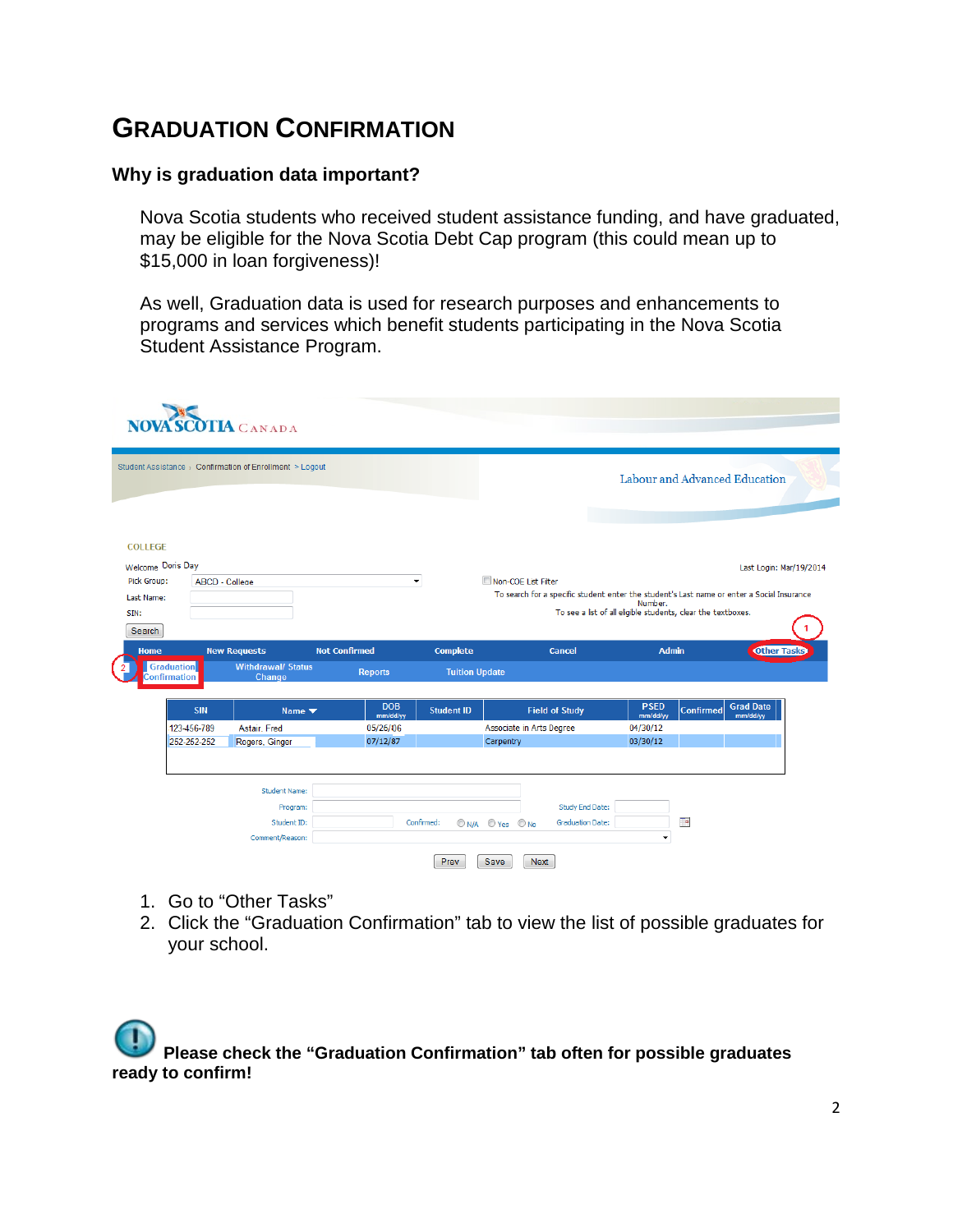# **HOW TO CONFIRM "YES"/NOT CONFIRM "NO"/AND USE "N/A"**

#### **CONFIRMING GRADUATION "YES":**

|                                                                                      | <b>SCOTIA</b> CANADA                                                                                         |                                                |                       |                                                                                                                   |                                                                         |           |                               |
|--------------------------------------------------------------------------------------|--------------------------------------------------------------------------------------------------------------|------------------------------------------------|-----------------------|-------------------------------------------------------------------------------------------------------------------|-------------------------------------------------------------------------|-----------|-------------------------------|
|                                                                                      | Student Assistance > Confirmation of Enrollment > Logout                                                     |                                                |                       |                                                                                                                   |                                                                         |           | Labour and Advanced Education |
| <b>COLLEGE</b><br>Welcome : Doris Day<br>Pick Group:<br>Last Name:<br>SIN:<br>Search | <b>ABCD - College</b>                                                                                        | $\bullet$                                      |                       | Non-COE List Filter<br>To search for a specific student enter the student's Last name or enter a Social Insurance | Number.<br>To see a list of all eligible students, clear the textboxes. |           | Last Login: Mar/24/2014       |
| <b>Home</b>                                                                          | <b>New Requests</b>                                                                                          | <b>Not Confirmed</b>                           | <b>Complete</b>       | <b>Cancel</b>                                                                                                     | <b>Admin</b>                                                            |           | <b>Other Tasks</b>            |
| <b>Graduation</b><br>Confirmation                                                    | <b>Withdrawal/ Status</b><br>Change                                                                          | <b>Reports</b>                                 | <b>Tuition Update</b> |                                                                                                                   |                                                                         |           |                               |
|                                                                                      | <b>SIN</b><br>Name $\blacktriangledown$<br>123-456-789<br>Astair, Frederick<br>252-252-252<br>Rogers, Ginger | <b>DOB</b><br>mm/dd/yy<br>05/26/06<br>07/12/87 | <b>Student ID</b>     | <b>Field of Study</b><br>Associate in Arts Degree<br>Carpentry                                                    | <b>PSED</b><br>mm/dd/yy<br>04/30/12<br>03/30/12                         | Confirmed | <b>Grad Date</b><br>mm/dd/yy  |
|                                                                                      | <b>Student Name:</b><br>Program:<br>Student ID:                                                              | Astair, Frederick<br>Associate in Arts Degree  | Confirmed:            | File #: 10035764, App #: 20111<br>$\bigcirc$ No<br>$CN/A$ $DYes$                                                  | Study End Date: 04/30/12<br>Graduation Date: 05/24/12                   | ℡         |                               |
|                                                                                      | Comment/Reason:                                                                                              |                                                | Prev                  | Next<br>Save                                                                                                      | ۰                                                                       |           |                               |

- 1. Click the row of the student you wish to confirm it will highlight in yellow.
- 2. Highlighted student information appears in box and information can now be added.

3. If confirmation is "Yes", a Graduation Date must be entered. The Comment/Reason is optional.

4. Once the information is entered, click "Save" and it will be sent to the Student Assistance Office.

**Clicking the "Prev" or "Next" button will select the previous or next student in the row shown on the table.**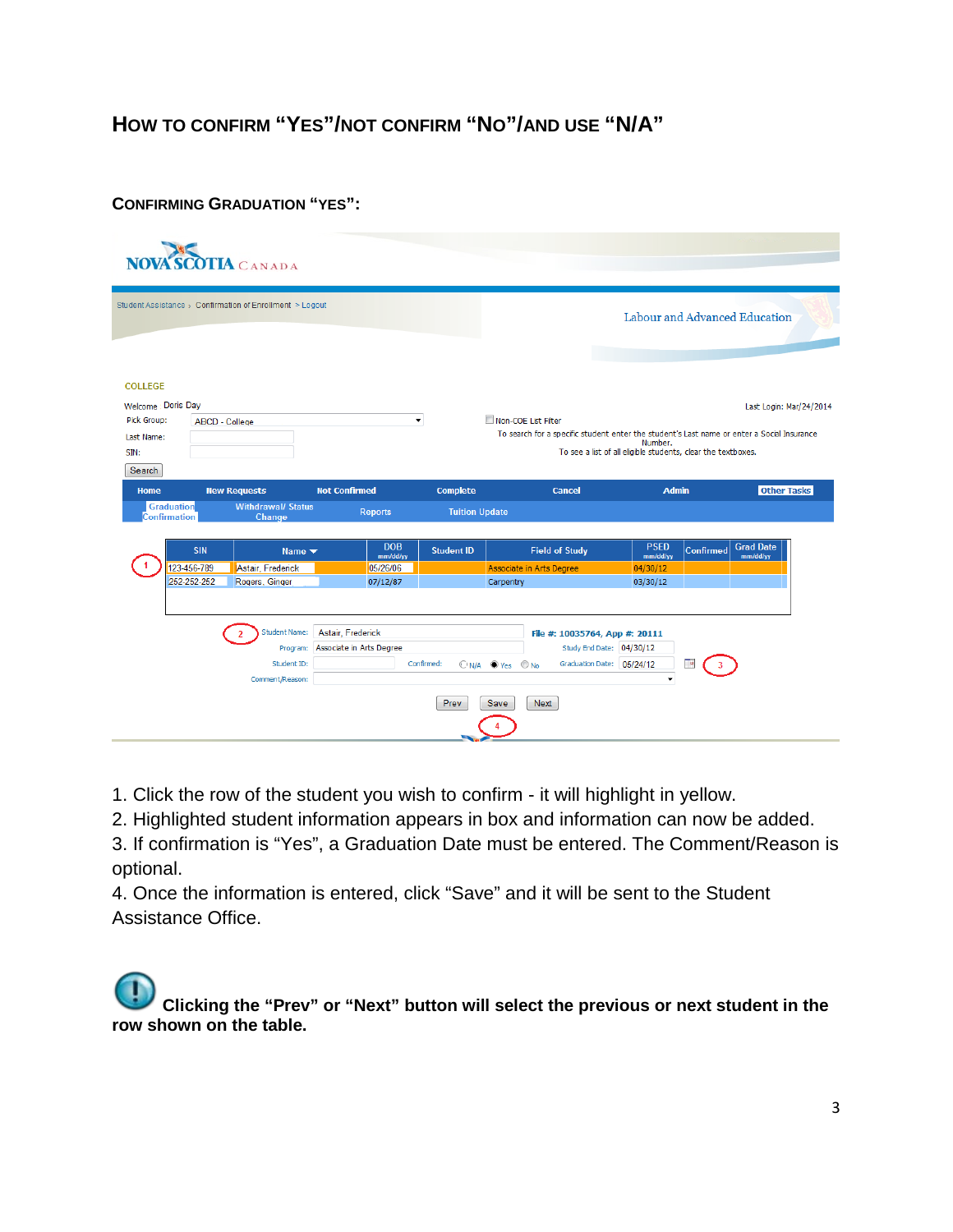# **Not Confirming Graduation "No":**

|                                                                   | <b>NOVA SCOTIA</b> CANADA                                         |                                                                                          |                       |                                                                                                                        |                         |                                                              |                         |
|-------------------------------------------------------------------|-------------------------------------------------------------------|------------------------------------------------------------------------------------------|-----------------------|------------------------------------------------------------------------------------------------------------------------|-------------------------|--------------------------------------------------------------|-------------------------|
|                                                                   | Student Assistance > Confirmation of Enrollment > Logout          |                                                                                          |                       |                                                                                                                        |                         | Labour and Advanced Education                                |                         |
| College<br>Welcome Doris Day<br>Pick Group:<br>Last Name:<br>SIN: | <b>ABCD - College</b>                                             |                                                                                          | ٠                     | Non-COE List Filter<br>To search for a specific student enter the student's Last name or enter a Social Insurance      | Number.                 | To see a list of all eligible students, clear the textboxes. | Last Login: Mar/25/2014 |
| Search<br><b>Home</b>                                             | <b>New Requests</b>                                               | <b>Not Confirmed</b>                                                                     | <b>Complete</b>       | <b>Cancel</b>                                                                                                          | <b>Admin</b>            |                                                              | <b>Other Tasks</b>      |
| <b>Graduation</b><br><b>Confirmation</b>                          | <b>Withdrawal/ Status</b><br>Change                               | <b>Reports</b>                                                                           | <b>Tuition Update</b> |                                                                                                                        |                         |                                                              |                         |
|                                                                   | <b>SIN</b><br>Name $\blacktriangledown$                           | <b>DOB</b><br>mm/dd/yy                                                                   | <b>Student ID</b>     | <b>Field of Study</b>                                                                                                  | <b>PSED</b><br>mm/dd/yy | <b>Grad Date</b><br><b>Confirmed</b><br>mm/dd/yy             |                         |
|                                                                   | 123-456-789<br>Astair. Frederick<br>252-252-252<br>Rogers, Ginger | 05/26/06<br>07/12/87                                                                     |                       | Associate in Arts Degree<br>Carpentry                                                                                  | 04/30/12<br>03/30/12    | 05/24/2012<br>Y<br>N                                         |                         |
|                                                                   | <b>Student Name:</b><br>Program:<br>Student ID:<br>3              | Rogers, Ginger<br>Carpentry<br>Comment/Reason: Formal Withdrawal from study - any reason | Confirmed:<br>Prev    | File #: 11021045, App #: 20111<br>Study End Date: 03/30/12<br>ON/A OYes ONo<br><b>Graduation Date:</b><br>Save<br>Next | ٠                       | T.                                                           |                         |
|                                                                   |                                                                   |                                                                                          | <b>NOVA SCOTIA</b>    |                                                                                                                        |                         |                                                              |                         |

1. Click the row of the student you wish to confirm - it will highlight in yellow.

2. Highlighted student information appears in box and information can now be added.

3. If confirmation is "No", a Comment/Reason must be selected/entered. An additional option "(Other)" will be displayed in the list and when selected a text box will be shown where the user can type their comment. **Please do not put a date in the "Graduation Date" field.**

4. Once the information is entered, click "Save" and it will be sent to the Student Assistance Office.

**Any information previously entered can be edited within 60 days. After that time, the data cannot be changed by the user. To find the file you wish to edit, search the student via last name or SIN (see page 6 & 7). Once you edit the file do not forget to click "Save"!**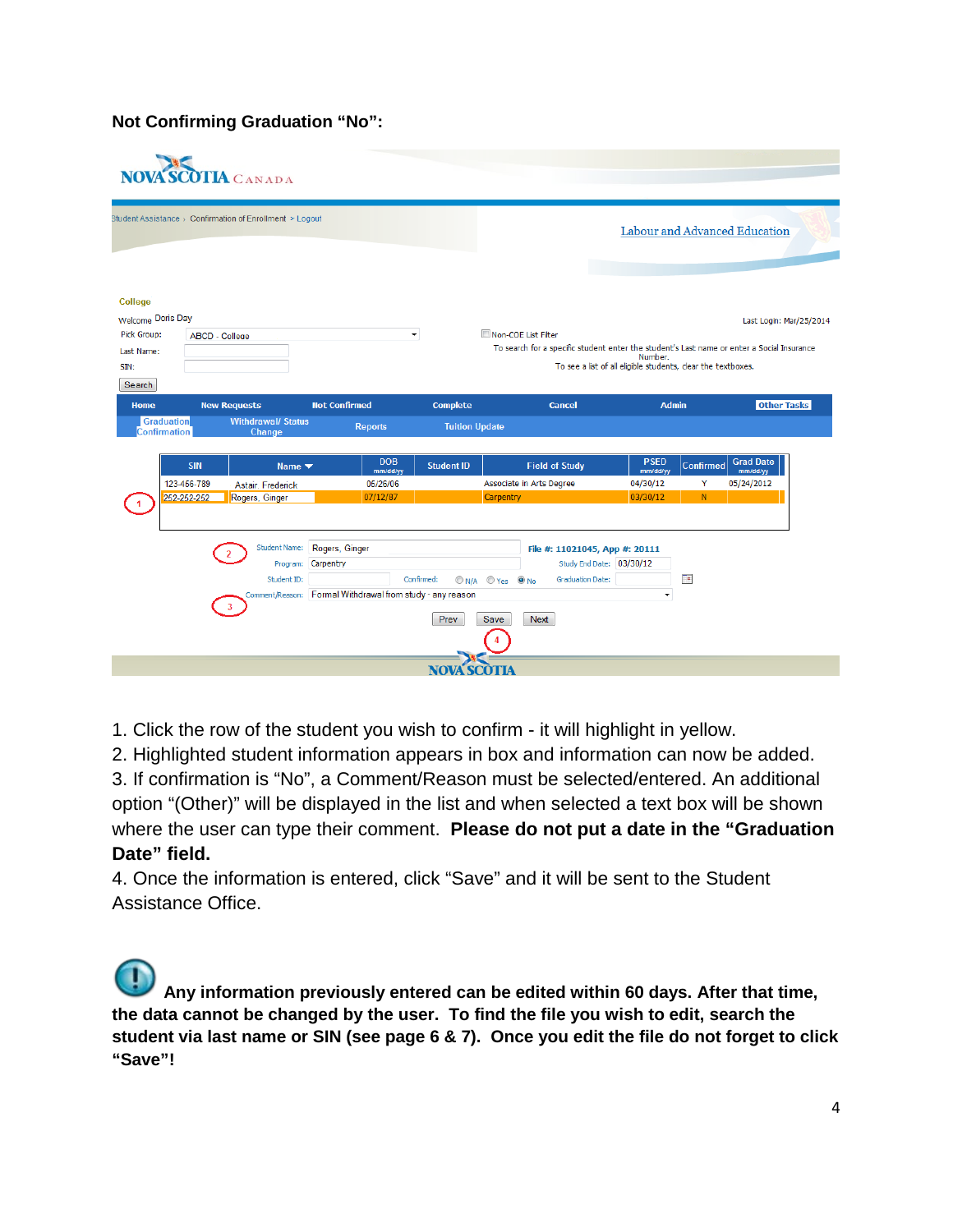### **Not Available "N/A":**

|                                                                             | NOVA SCOTIA CANADA                                                                   |                                                                                                              |                                           |                                                                                                                                                                                   |                                     |                  |                              |
|-----------------------------------------------------------------------------|--------------------------------------------------------------------------------------|--------------------------------------------------------------------------------------------------------------|-------------------------------------------|-----------------------------------------------------------------------------------------------------------------------------------------------------------------------------------|-------------------------------------|------------------|------------------------------|
|                                                                             | Student Assistance > Confirmation of Enrollment > Logout                             |                                                                                                              |                                           |                                                                                                                                                                                   | Labour and Advanced Education       |                  |                              |
| College<br>Welcome Doris Day<br>Pick Group:<br>Last Name:<br>SIN:<br>Search | ABCD - College                                                                       |                                                                                                              | $\blacktriangledown$                      | Non-COF List Filter<br>To search for a specific student enter the student's Last name or enter a Social Insurance<br>To see a list of all eligible students, clear the textboxes. | Number.                             |                  | Last Login: Mar/25/2014      |
| Home                                                                        | <b>New Requests</b>                                                                  | <b>Not Confirmed</b>                                                                                         | <b>Complete</b>                           | <b>Cancel</b>                                                                                                                                                                     | <b>Admin</b>                        |                  | <b>Other Tasks</b>           |
| <b>Graduation</b><br>.<br>Confirmation                                      | <b>Withdrawal/ Status</b><br>Change                                                  | <b>Reports</b>                                                                                               | <b>Tuition Update</b>                     |                                                                                                                                                                                   |                                     |                  |                              |
|                                                                             | <b>SIN</b><br>Name $\blacktriangledown$<br>123-123-123<br><b>ICross, Christopher</b> | <b>DOB</b><br>mm/dd/yy<br>12/27/89                                                                           | <b>Student ID</b><br>45678901             | <b>Field of Study</b><br><b>Print Futures: Professional Writing</b>                                                                                                               | <b>PSED</b><br>mm/dd/yy<br>04/30/13 | <b>Confirmed</b> | <b>Grad Date</b><br>mm/dd/yy |
|                                                                             | Program:<br>Student ID:                                                              | Student Name: Cross, Christopher<br>Print Futures: Professional Writing<br>Comment/Reason: Future graduation | <b>Confirmed</b><br>$\bullet$ N/A<br>Prev | File #: 8021933, App #: 20121<br>Study End Date: 04/30/13<br><b>Graduation Date:</b><br>O Yes O No<br>Next<br>Save                                                                | $\cdot$                             | T.               |                              |
|                                                                             |                                                                                      |                                                                                                              | <b>NOVA SCO</b>                           |                                                                                                                                                                                   |                                     |                  |                              |

1. Click the row of the student you wish to confirm - it will highlight in yellow.

2. Highlighted student information appears in box and information can now be added. 3. If confirmation is "N/A", a Comment/Reason must be selected/entered. An additional option "(Other)" will be displayed in the list and when selected a text box will be shown where the user can type their comment.

4. Once the information is entered, click "Save" and it will be sent to the Student Assistance Office.

**When you log back into the Portal and check the "Graduation Confirmation" the confirmed "Yes" and the not confirmed "No" students will not display. However, the N/A students will remain until either "Yes" or "No" is selected.**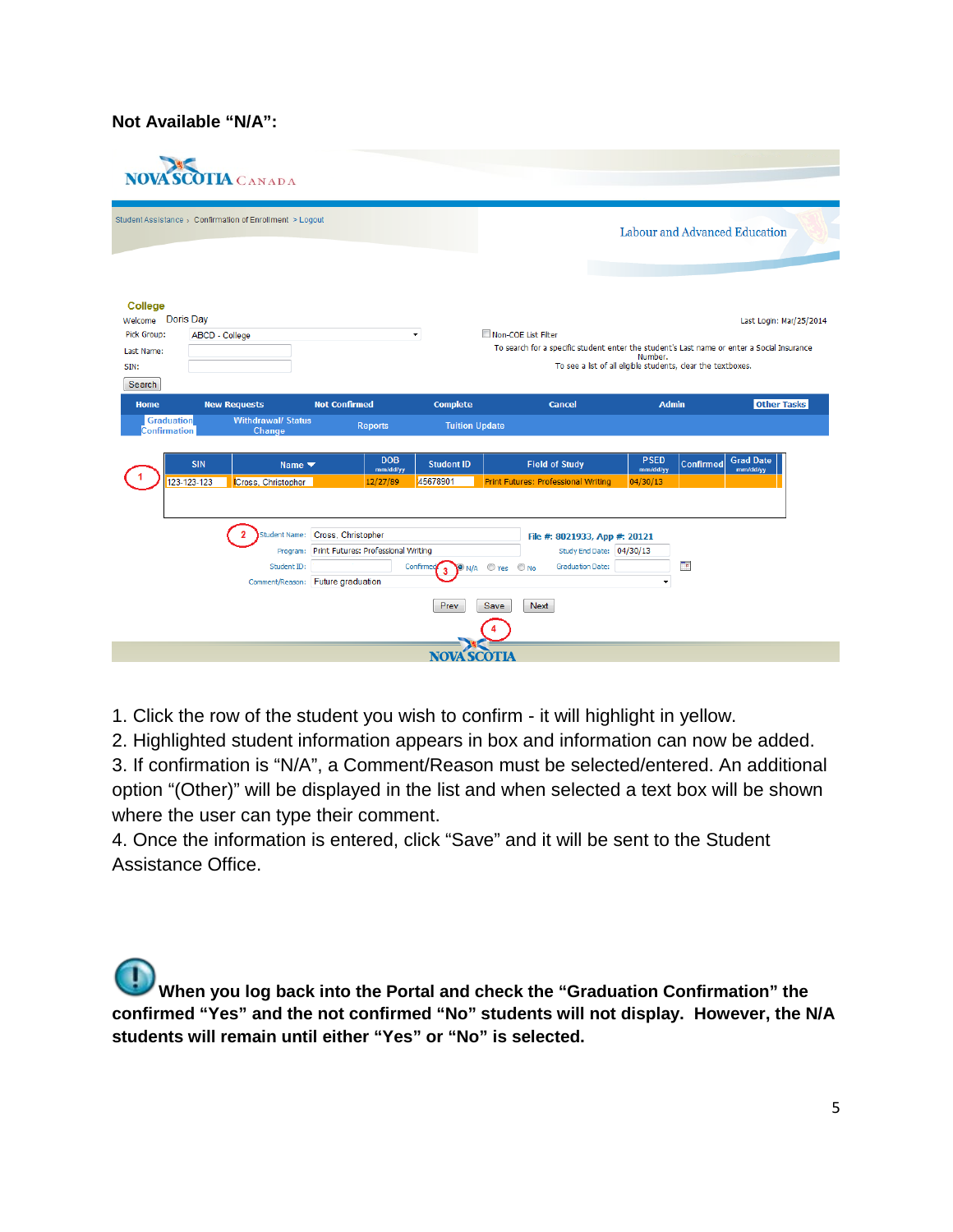# **How to Search for a Student:**

You can search for a student by last name:

| <b>NOVA SCOTIA CANADA</b>                                                   |                                                          |                        |                       |                                                                                                                                                                |                         |                  |                               |
|-----------------------------------------------------------------------------|----------------------------------------------------------|------------------------|-----------------------|----------------------------------------------------------------------------------------------------------------------------------------------------------------|-------------------------|------------------|-------------------------------|
|                                                                             | Student Assistance > Confirmation of Enrollment > Logout |                        |                       |                                                                                                                                                                |                         |                  | Labour and Advanced Education |
|                                                                             |                                                          |                        |                       |                                                                                                                                                                |                         |                  |                               |
| <b>COLLEGE</b><br>Welcome Doris Day<br>Pick Group:<br><b>ABCD - College</b> |                                                          |                        | $\blacktriangledown$  | Non-COE List Filter                                                                                                                                            |                         |                  | Last Login: Mar/25/2014       |
| Smith<br>Last Name:<br>SIN:<br>Search                                       |                                                          |                        |                       | To search for students by name enter the student's Last name and First name separated by a<br>(eg: 'Thompson, J') or enter a partial Last name (eg: 'Thompso') | comma                   |                  |                               |
| <b>Home</b>                                                                 | <b>New Requests</b>                                      | <b>Not Confirmed</b>   | <b>Complete</b>       | Cancel                                                                                                                                                         | <b>Admin</b>            |                  | <b>Other Tasks</b>            |
| <b>Graduation</b><br><b>Confirmation</b>                                    | <b>Withdrawal/ Status</b><br>Change                      | <b>Reports</b>         | <b>Tuition Update</b> |                                                                                                                                                                |                         |                  |                               |
| <b>SIN</b>                                                                  | Name $\blacktriangledown$                                | <b>DOB</b><br>mm/dd/yy | <b>Student ID</b>     | <b>Field of Study</b>                                                                                                                                          | <b>PSED</b><br>mm/dd/yy | <b>Confirmed</b> | <b>Grad Date</b><br>mm/dd/yy  |
| 123-456-789                                                                 | Smith, David A                                           | 12/27/89               |                       | Print Futures: Professional Writing                                                                                                                            | 04/30/13                |                  |                               |
|                                                                             | <b>Student Name:</b>                                     |                        |                       |                                                                                                                                                                |                         |                  |                               |
|                                                                             | Program:                                                 |                        |                       | Study End Date:                                                                                                                                                |                         |                  |                               |
|                                                                             | Student ID:<br>Comment/Reason:                           |                        | Confirmed:            | <b>Graduation Date:</b><br>ON/A OYes ONo                                                                                                                       | $\blacktriangledown$    | T.               |                               |
|                                                                             |                                                          |                        | Prev                  | Save<br>Next                                                                                                                                                   |                         |                  |                               |

- 1. Enter student's last name, or last name and first initial (separated by a comma), in the "Last Name:" field.
- 2. Click "Search" student will appear in the list.